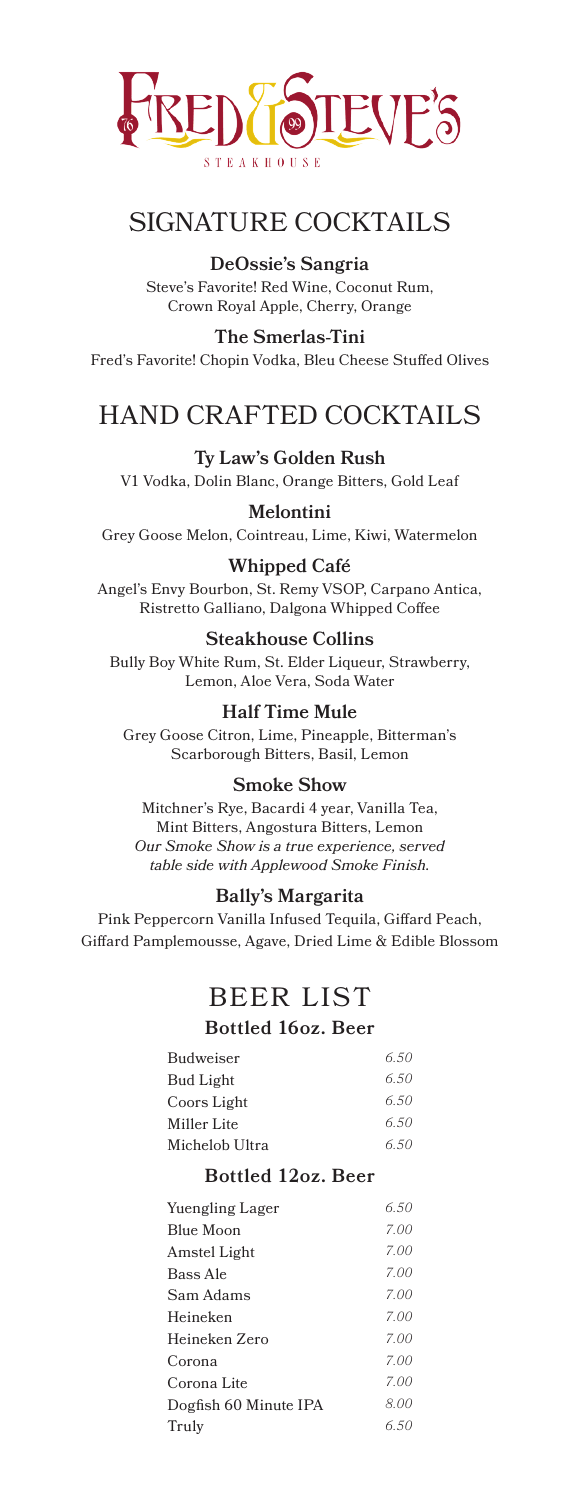# WINES

## Sparkling Rose and Prosecco

|                     | Glass 60z/90z | Bottle |
|---------------------|---------------|--------|
| Ruffino, Prosecco   | 11/15         | 34     |
| Chandon, Brut, Rose | 16/22         | 48     |

### Whites

|                                     | Glass 6oz/9oz | Bottle |
|-------------------------------------|---------------|--------|
| Beringer, White Zinfandel           | 9/14          | 26     |
| M. Chapoutier "Belleruche", Rose    | 11/15         | 48     |
| Kendall Jackson, Chardonnay         | 12/16         | 45     |
| La Crema Chardonnay                 | 13/19         | 40     |
| Alta Luna, Pinot Grigio             | 10/15         | 38     |
| Santa Margherita, Pinot Grigio      | 17/23         | 50     |
| Kim Crawford, Sauvignon Blanc       | 12/18         | 46     |
| Ernie Els, "Big Easy", Chenin Blanc | 9/14          | 34     |
| Villa Pozzi, Moscato                | 10/15         | 30     |
|                                     |               |        |

### Reds

|                                    | Glass 60z/90z | Bottle |
|------------------------------------|---------------|--------|
| Louis Martini, Cabernet Sauvignon  | 10/14         | 36     |
| J. Lohr 7 Oaks, Cabernet Sauvignon | 11/16         | 44     |
| BR Cohn Cabernet Sauvignon         | 16/22         | 56     |
| Charles Krug, Cabernet Sauvignon   | 20/28         | 62     |
| Meiomi Pinot Noir                  | 12/18         | 46     |
| Wild Horse, Merlot                 | 9/13          | 34     |
| Conundrum, Table Red               | 12/17         | 46     |
| Decoy by Duckhorn, Red Blend       | 13/19         | 50     |
| Michele Chiarlo Barbera d'Asti     | 11/16         | 42     |
| Trivento, Amado Sur, Malbec        | 9/13          | 34     |
| Rosemount, Shiraz Cabernet         | 9/13          | 30     |
| The Federalist, Zinfandel          | 11/15         | 36     |

# Champagne & Sparkling

| Shramsberg Bland de Noir, Napa Valley, CA                      | 78  |
|----------------------------------------------------------------|-----|
| Moet & Chandon, "Imperial", France                             | 98  |
| Veuve Clicquot, France                                         | 152 |
| Perrier-Joet, Fleur de Champagne, France                       | 225 |
| Dom Perignon, <i>France</i> , <i>Champagne</i>                 | 486 |
| Armand De Brignac, "Ace of Spades"<br><i>France, Champagne</i> | 675 |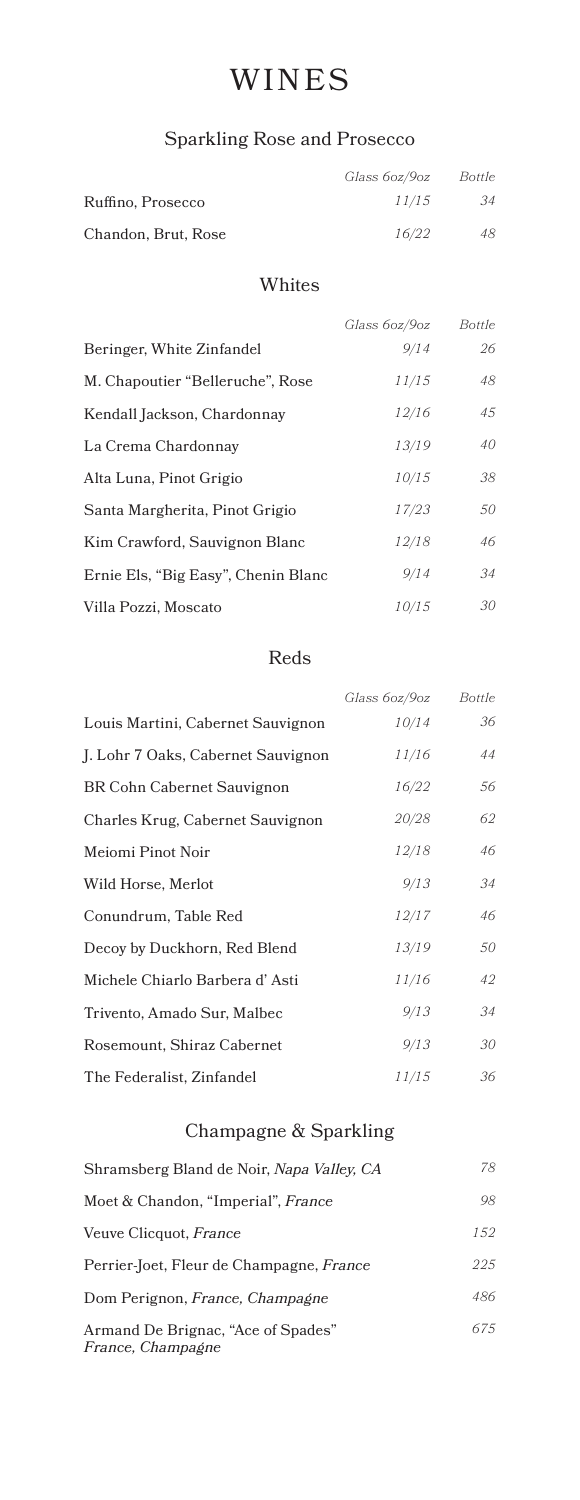## Chardonnay

| Landmark "Overlook", Paso Robles, CA | 46  |
|--------------------------------------|-----|
| Cakebread, Napa Valley, CA           | 80  |
| Rombauer, Napa Valley, CA            | 75  |
| Chalk Hill, North Coast, CA          | 95  |
| Far Niente, Napa Valley, CA          | 144 |

### New World Whites

| Kendal Jackson, Riesling, Monterey, CA      | 33 |
|---------------------------------------------|----|
| Pine Ridge, Chenin, Blanc California        | 33 |
| Oyster Bay, Sauvignon Blanc, Oyster Bay, NZ | 35 |
| Justin, Sauvignon Blanc, California         | 38 |
| Sileni, Sauvignon Blanc, Marlborough, NZ    | 40 |
| Franciscan, Equilibrium, Table Wine, CA     | 46 |
| Cakebread, Sauvignon Blanc, Napa Valley, CA | 70 |

### Old World Whites

| A to Z, Rose, Rouge River Valley, OR          | 31 |
|-----------------------------------------------|----|
| Man Family Chanin Blanc, South Africa         | 34 |
| Pighin, Pinot Grigio, Friuli, Italy           | 35 |
| Louis Jadot, Pouilly-Fuisse, Burgundy, France | 48 |

### Pinot Noir

| Francis Coppola, Votre Santé, California  | 40  |
|-------------------------------------------|-----|
| Etude "Lyric", Santa Barbara, CA          | 50  |
| La Crema, <i>Monterey</i> , CA            | 50  |
| Belle Glos "Meiomi", Rutherford, CA       | 66  |
| Ken Wright Cellars, Willamette Valley, OR | 67  |
| David Bruce, Sonoma Coast, CA             | 67  |
| Flowers, Sonoma Coast, CA                 | 96  |
| Pahlmeyer "Jayson", Napa Valley, CA       | 110 |
| Belle Glos "Las Alturas", Santa Lucia, CA | 120 |

### Merlot

| Clos Du Bois, Sonoma, CA                        | 35  |
|-------------------------------------------------|-----|
| Wente Sand Stone, Livermore Valley, SF Bay      | 4.5 |
| Chateau St. Jean, Sonoma, CA                    | 48  |
| Silverado, Stag's Leap District, CA             | 60  |
| Sterling, Napa Valley, CA                       | 60  |
| Duckhorn, Napa Valley, CA                       | 88  |
| Shafer, <i>Stag's Leap District</i> , <i>CA</i> | 9.5 |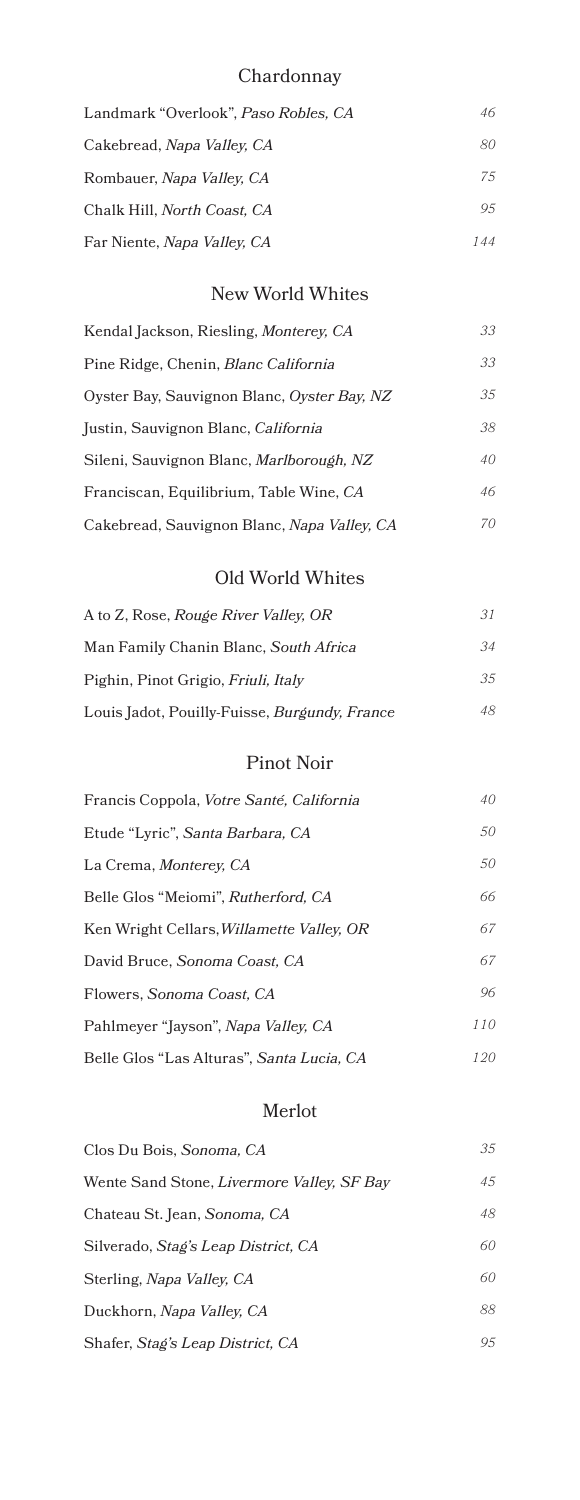## Cabernet Sauvignon

| Clos du Bois, AV, Sonoma, CA                     | 38  |
|--------------------------------------------------|-----|
| Louis Martini, Napa Valley, CA                   | 46  |
| Franciscan, Napa Valley, CA                      | 52  |
| Ernie Els, CS, South Africa                      | 55  |
| J. Lohr "Hilltop Vineyard", Monterey, CA         | 55  |
| Robert Mondavi, Napa Valley, CA                  | 58  |
| Numanthia "Tremes", Tempranillo, Spain           | 58  |
| Mt. Veeder, Napa Valley, CA                      | 70  |
| Simi, "Landslide", Sonoma, CA                    | 73  |
| Silverado, Napa Valley, CA                       | 79  |
| Honig, Napa Valley, CA                           | 98  |
| Chateau Montelena, Napa Valley, CA               | 98  |
| Stag's Leap, Artemis, Stag's Leap District, CA   | 112 |
| Kaman Estate, Sonoma, CA                         | 115 |
| Shafer, One Point Five, Stag's Leap District, CA | 120 |
| Silver Oak, Alexander Valley, CA                 | 144 |
| Grgich Hills, Napa Valley, CA                    | 147 |
| Rombauer, Napa Valley, CA                        | 149 |
| Joseph Phelps, <i>Napa Valley</i> , CA           | 156 |
| Duckhorn, Napa Valley, CA                        | 156 |
| Cakebread, Napa Valley, CA                       | 174 |
| Far Niente, Napa Valley, CA                      | 288 |
| Robert Mondavi Reserve, Napa Valley, CA          | 300 |

### Red Blends

| Montes "Twins", Colchagua Valley, Chile     | 40  |
|---------------------------------------------|-----|
| Mulderbosch "Faithful Hound", South Africa  | 46  |
| Decoy by Duckhorn, Napa Valley, CA          | 52  |
| Ernie Els, "Proprietor Blend", South Africa | 70  |
| Girad "Artistry", Napa Valley, CA           | 102 |
| BV Tapestry, Napa Valley, CA                | 138 |
| Justin, "Isosceles", Paso Robles, CA        | 192 |
| Opus One, Napa Valley, CA                   | 300 |
| Quintessa, Napa Valley, CA                  | 384 |
| Joseph Phelps, "Insignia", Napa Valley, CA  | 390 |

### Red Zinfandel

| Murphy Goode "Lairs Dice", Sonoma, CA | 48 |
|---------------------------------------|----|
| Sanctuary, Mendcino Ridge, CA         | 53 |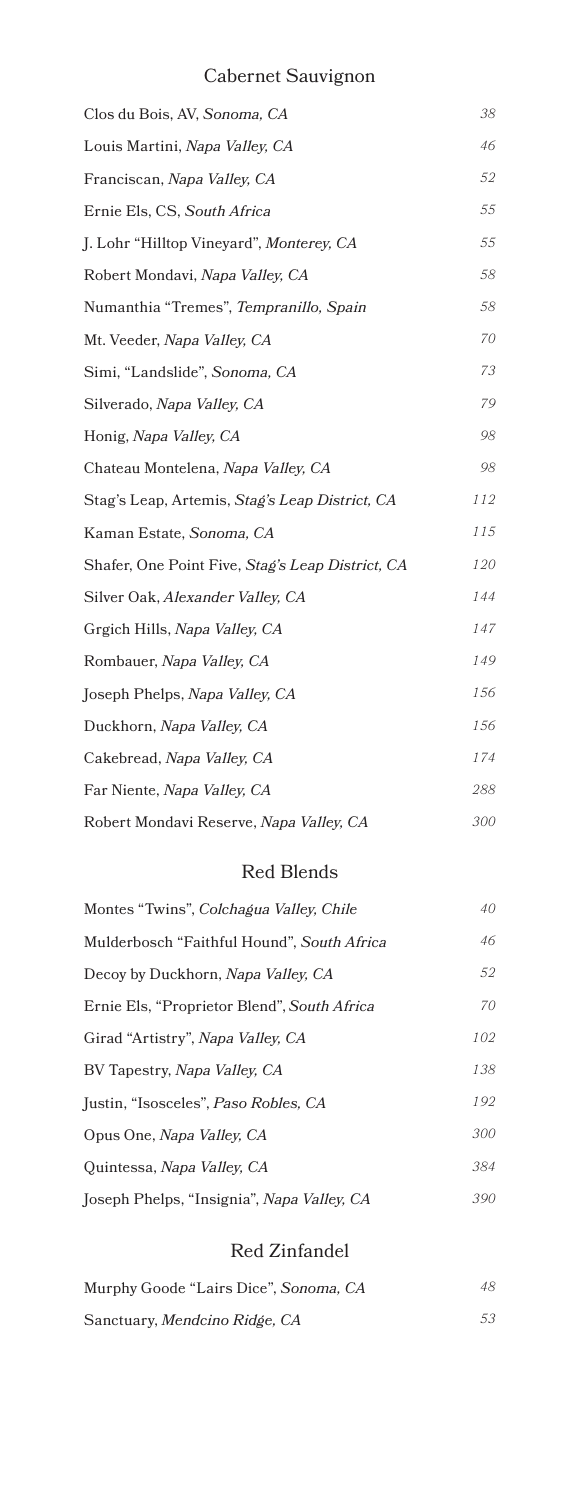## Syrah & Shiraz

| Penfolds, "Koonunga Hill",<br>Shiraz South Australia                 | 38  |
|----------------------------------------------------------------------|-----|
| Torbreck, "Wood Cutters",<br>Shiraz, Barossa Valley Aus              | 50  |
| D'Arenberg, "The Laughing Magpie",<br>Shiraz McLaren Vale, Australia | 72  |
| Two Hands "Gnarly Dudes",<br>Shiraz Barossa Valley Australia         | 78  |
| Qupe, "Bien Nacido",                                                 | 104 |

### Malbec

*Syrah, Santa Barbara, CA*

| Amado Sur, Mendoza, Argentina         | 34  |
|---------------------------------------|-----|
| Graffigna, Mendoza, Argentina         | 42  |
| Alamos, Selection, Mendoza, Argentina | 42  |
| Luigi Bosca, Mendoza, Argentina       | 52  |
| Catena "Alta", Mendoza, Argentina     | 111 |

### Old World Reds

| Louis Jadot, Beaujolais-Villages,<br>Bordeaux, France            | 35  |
|------------------------------------------------------------------|-----|
| Banfi, Chianti Classico, Tuscany, Italy                          | 38  |
| Ruffino, Riserva "Ducale Tan", Tuscany, Italy                    | 58  |
| Santa Margherita, Chianti Classico Riserva,<br>Alto Adige, Italy | 60  |
| Damilano, "LeCinqueVigne", Barolo,<br>Piedmont, Italy            | 91  |
| Sassicaia Guidalberto, Tuscany, Italy                            | 111 |
| Masi, Amarone "Costa Sera", Veneto, Italy                        | 120 |
| Louis Jadot, Gevery-Chambertin,<br><i>Burgundy, France</i>       | 130 |
| Marchesi di Barolo, Riserva, Piedmont, Italy                     | 155 |
| Brunello di Montalcino, Banfi, Tuscany, Italy                    | 183 |